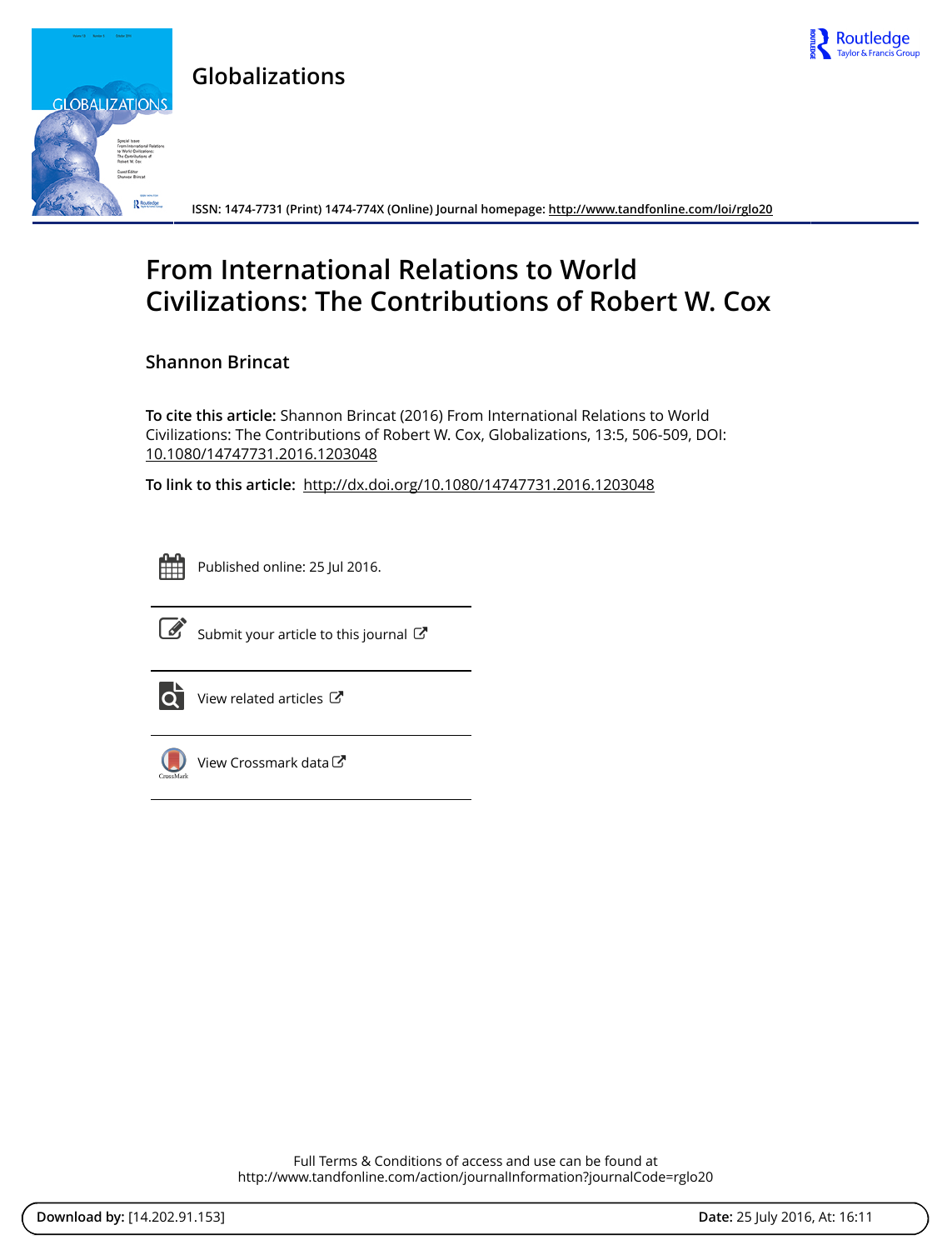### <span id="page-1-0"></span>INTRODUCTION

## From International Relations to World Civilizations: The Contributions of Robert W. Cox

SHANNON K. BRINCAT

Griffith University, Brisbane, Australia

Robert W. Cox has been a key figure in so-called critical approaches to world politics and though his work defies conventional labelling, his deeply historical and relational approach has challenged the very core of the discipline of International Relations (IR). He is said to have the honour of penning the most quoted line in IR from his seminal article in *Millennium* 'Social forces, states and world orders' ([1981\)](#page-3-0)—that theory is always 'for someone and some purpose'—a sentiment that continues to push the discipline to engage its theoretical and normative assumptions. The book that followed, Production, power and world order ([1987](#page-3-0)), offered one of the first inroads of such a critical engagement within the field developing an account of political transformation through social forces: forms of states, political economy, and the future of world order. In another seminal article, 'Gramsci, Hegemony and IR', also published in Millennium [\(1983](#page-3-0)), was central to the introduction of Gramscian approaches to both IR and International Political Economy (IPE) that remains so influential today. Across all his work, Cox has furthered an interest in processes of historical change that have seen led to significant developments in International Historical Sociology, especially in terms of method and theory. His contribution to IPE has been no less fundamental than in IR, offering insights into the nature of capitalism, the state, and development. Having worked for two decades in the International Labour Organization, Cox was also a leading scholar in the field of international organizations and his first book The anatomy of influence (with Harold Jacobson) [\(1974](#page-3-0)) examined eight agencies in the United Nations. His more recent work on inter-civilizational encounters, particularly the essays in The political economy of a plural world ([2002](#page-3-0)) and Universal foreigner [\(2013](#page-3-0)), have served to develop yet another under-theorized dimension of world politics, one that seeks to promote dialogue across civilizations and post-hegemonic forms of human community.<sup>1</sup>

This Special Issue provides an entry-point into Cox's work and came about through discussions around the inaugural International Studies Association Theory Section Distinguished Scholar Award that was presented to Prof. Cox in 2014 (Toronto) and the panel in the following

Correspondence Address: Shannon Brincat, School of Government and International Relations, Griffith University, Brisbane, QLD 4111, Australia. Email: [s.brincat@griffith.edu.au](mailto:s.brincat@griffith.edu.au)

 $\odot$  2016 Informa UK Limited, trading as Taylor & Francis Group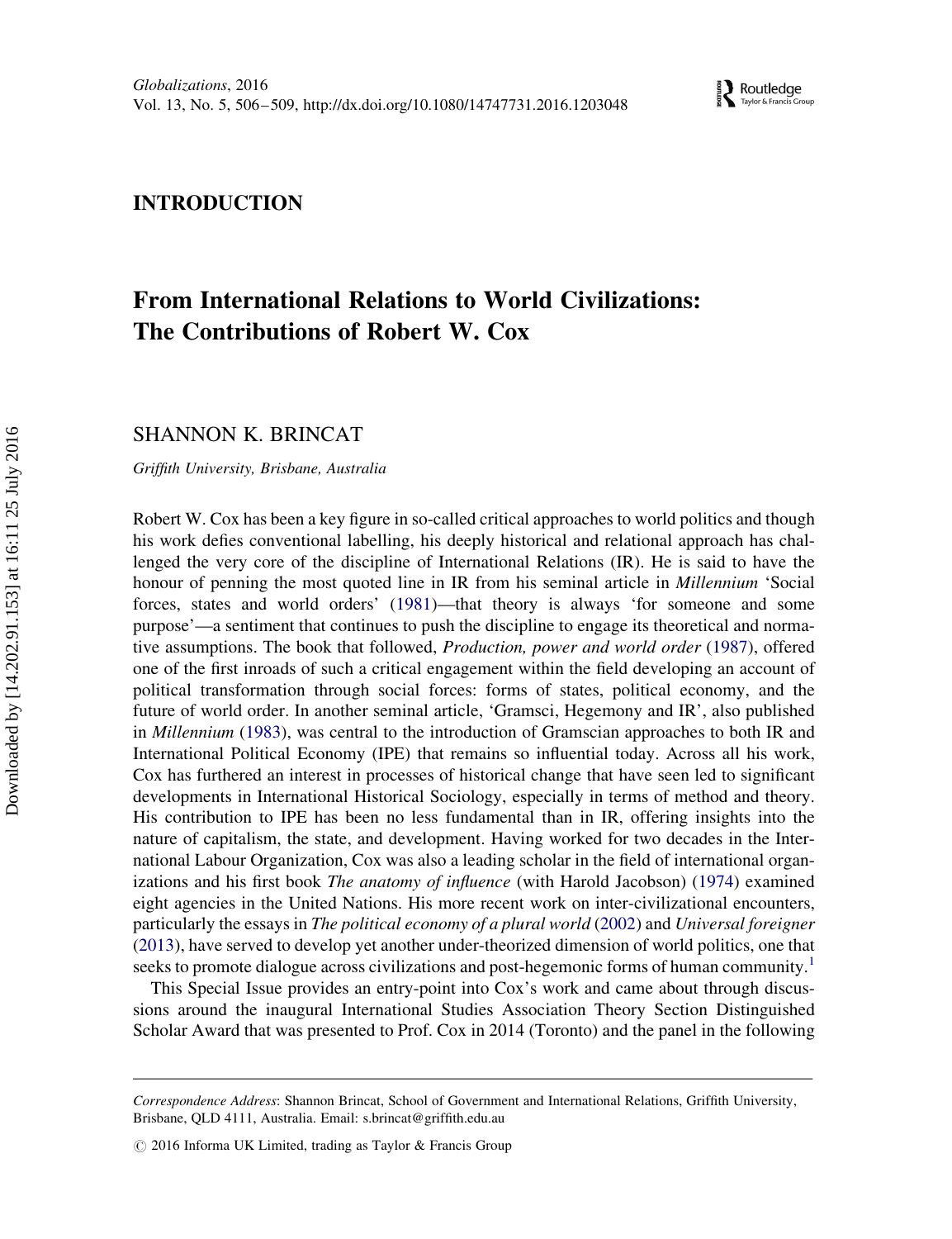<span id="page-2-0"></span>year 'On Robert W. Cox's contribution to International Relations, International Political Economy and International Sociology' (New Orleans). It was at these events that it was agreed a volume dedicated to key aspects of Cox's work—his legacy and future—should be undertaken. Each contributor was selected on the basis of their engagement with Cox's work in their own research and to promote a diverse range of perspectives that ensures a vibrant plurality of voices on the subject. This cross-section of transdisciplinary and heterodox scholars establishes linkages between 'old' and 'new' generations of Coxian researchers, in ways that respectfully engage with the legacy of Cox's work and identify future potentials in this fecund area for the study of world politics. The volume is not, however, a festschrift but a critical exercise. Indeed, when Prof. Cox was originally approached about the book, he insisted on this being so—something his opening statement places at the forefront of the volume. Cox's insistence that the project be a 'critical exercise' has meant that the papers do not merely celebrate his work but are intended as a critique to build upon and extend the limits of his scholarship. Whilst each article is distinct, shared themes related to history, theory, political economy, and civilizations do emerge, and the papers have been loosely grouped together in this manner.

After Richard Falk's 'Preface' ([2016\)](#page-3-0) that discusses the impact and ongoing legacies of Cox's work, the volume begins with a series of articles looking to themes related to history and historical change. Sinclair ([2016\)](#page-4-0) takes up Cox's Method of Historical Structures, extending the pragmatism of this method so it can be more effective as a framework for understanding world order in the twenty-first century. Devetak and Walter [\(2016](#page-3-0)) examine the historiography that is required in Cox's version of the 'critical theorist' and their capacity to discern social structures and the possibilities for transformation. Attempting to guard against dangers of systematic anachronism in philosophical history, they put forward Giambattista Vico's historical-empirical approach as better serving Coxian ambitions. Germain ([2016\)](#page-3-0) extends these themes, by exploring what he calls the 'historical idealism' in Cox's thought aligned to the work of Collingwood, Vico, Braudel, and Carr. For Germain, this variant of historicism provides deep intellectual coherence across Cox's work, linking historical structures, diachronic change, intersubjectivity, and civilizations.

Bridging these historical concerns with IR theory, Persuad ([2016\)](#page-4-0) investigates the limits of the neo-Gramscian theory of hegemony. For Persaud, if this approach is to explain the rise and consolidation of the modern world system, it must pay attention to postcolonial analysis of the persistent violence against the Third World and dominance of racism in the production of successive world orders. Building on this engagement with the implications of Cox's thought related to theory, I (Brincat, [2016](#page-3-0)) examine the relation between Cox and Max Horkheimer as distinct—though allied—ways of approaching 'critical' theorizing. In contrast, Kubalkova [\(2016](#page-3-0)) argues that Cox has been 'framed', even co-opted, as a critical theorist—something that has led to a number of analytical and political problems in Cox's legacy for IR theory.

Turning to themes related to IPE, Phillips [\(2016](#page-4-0)) uses Cox's insights to explore production, labour, and governance. She links labour exploitation in the global value chains based global economy to shifts towards transnational private governance and the evolving strategies of organized labour. In similar fashion, Mittelman ([2016\)](#page-4-0) uses Cox's understanding of global governance—the ideational dimensions of intersubjectivity—to look at global knowledge production and dissemination. Focusing on universities as specific spheres of authority, Mittelman examines how the actors and processes in the university are redesigning global knowledge governance and how Cox's theorization may be expanded to analyse this dynamic.

Expanding on the growing interest in the theme of civilizations in Cox's later work, Karavas and I ([2016\)](#page-3-0) examine the linkage between modernization and development in China as an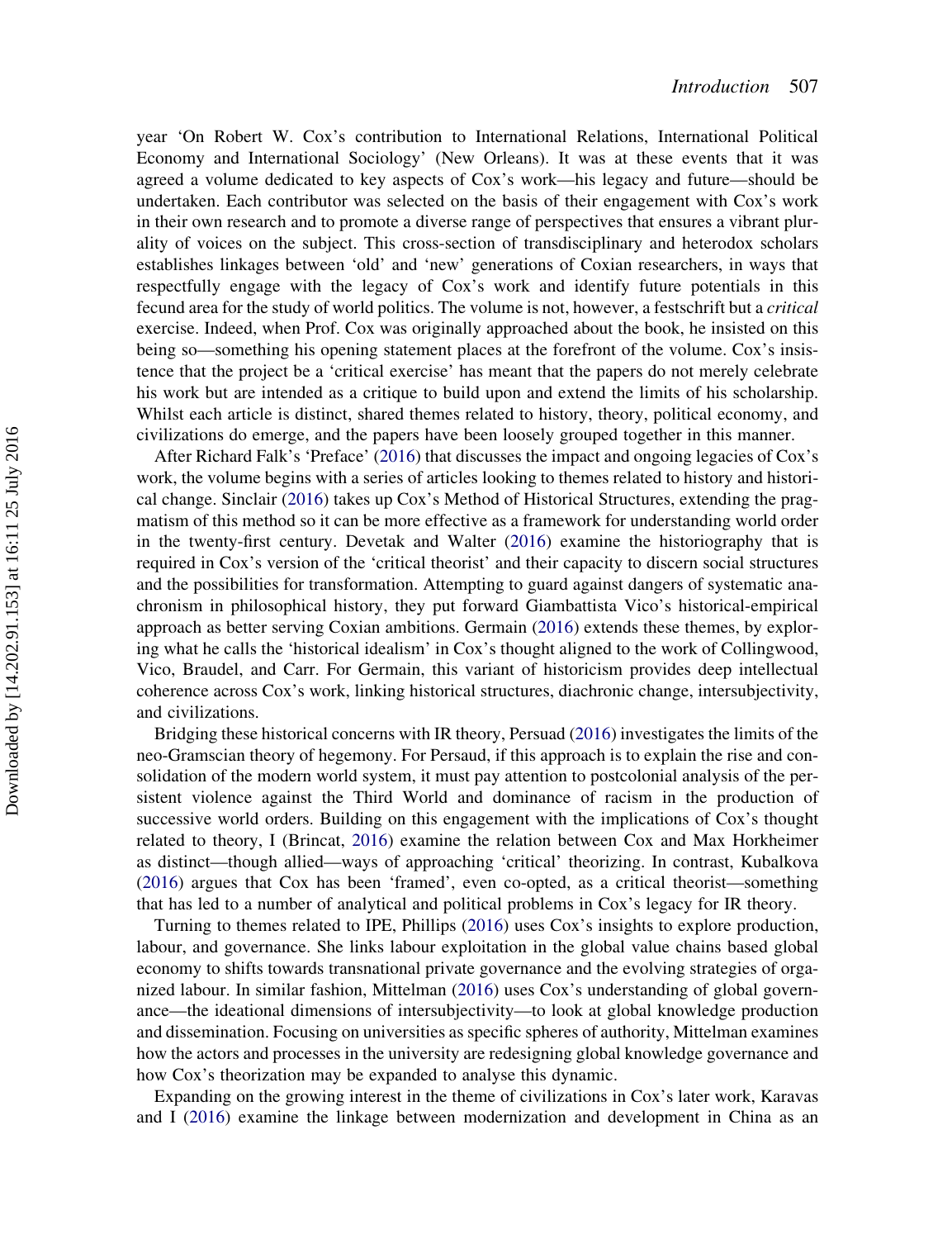<span id="page-3-0"></span>example of what Cox, following Susan Strange, called 'Business Civilization'. We argue that China's development narrative for the commercialization of agriculture converges with Western conceptions of development exemplified in the World Bank and look to points of resistance against this imposition by traditional civilization. To close the volume, Suliman ([2016\)](#page-4-0) rethinks civilizations through the politics of migration in the era of climate change. For Suliman, Cox's idea of 'inter-civilizational' politics helps us to both rethink cosmopolitics in the Anthropocene and envisage alternative, post-hegemonic, world orders.

#### Acknowledgements

This project would not have been possible without the enthusiasm and support of Barry Gills when I first brought it to him some years ago. I would like to thank the anonymous reviewers who have helped strengthen each of these articles and each author for their contribution and for seeing the project through over such a long period. Finally, I would like to express my gratitude and admiration for Robert W. Cox who will continue to inspire 'critical' thinking well into the future.

#### Disclosure Statement

No potential conflict of interest was reported by the author.

#### Note

1 For a detailed introduction to Cox's approach to IR, see Cox and Sinclair (1996). For an account that focuses on his legacy and relation to other approaches, see Leysens [\(2008](#page-4-0)). For an interview in which Cox reflects on his own work, see Cox (2012).

#### References

- Brincat, S. ([2016\)](#page-2-0). Traditional, problem-solving and critical theory: An analysis of Horkheimer and Cox's setting of the 'critical' divide. Globalizations, 13(5). [doi:10.1080/14747731.2015.1130204](http://dx.doi.org/10.1080/14747731.2015.1130204)
- Cox, R. W. ([1981\)](#page-1-0). Social forces, states, and world orders: Beyond international relations theory. Millennium, 10(2).
- Cox, R. W. ([1983\)](#page-1-0). Gramsci, hegemony and international relations. Millennium, 12(2): 162 –175.
- Cox, R. W. [\(1987](#page-1-0)). Production, power, and world order: Social Forces in the making of history. New York: Columbia University Press.
- Cox, R. W. (2012). For someone and for some purpose. In S. Brincat, L. Lima, & J. Nunes, (Eds.), Critical theory in international relations and security studies: Interviews and reflections (pp. 15–34). London: Routledge.
- Cox, R. W. ([2013\)](#page-1-0). Universal foreigner: The individual and the world. Hackensack, NJ: World Scientific.
- Cox, R. W., & Jacobson, H. K. [\(1974](#page-1-0)). The anatomy of influence. New Haven, CT: Yale University Press.
- Cox, R. W., & Schechter, M. G. ([2002\)](#page-1-0). The political economy of a plural world: Critical reflections on power, morals and civilization. London: Routledge.
- Cox, R. W., & Sinclair, T. J. (1996). Approaches to world order. Cambridge: Cambridge University Press.
- Devetak, R. R., & Walter, R. ([2016\)](#page-2-0). The critical theorist's labour: Empirical or philosophical historiography for international relations? Globalizations, 13(5). [doi:10.1080/14747731.2015.1133527](http://dx.doi.org/10.1080/14747731.2015.1133527)
- Falk, R. ([2016\)](#page-2-0). Preface. Globalizations, 13(5). [doi:10.1080/14747731.2016.1203050](http://dx.doi.org/10.1080/14747731.2016.1203050)
- Germain, R. [\(2016](#page-2-0)). Robert W. Cox and the idea of history: Political economy as philosophy. Globalizations, 13(5). [doi:10.1080/14747731.2015.1128107](http://dx.doi.org/10.1080/14747731.2015.1128107)
- Karavas, G., & Brincat, S. [\(2016](#page-2-0)). 'Behemoth pulls the peasant's plough': Convergence and resistance to business civilization in China. Globalizations, 13(5). [doi:10.1080/14747731.2016.1204079](http://dx.doi.org/10.1080/14747731.2016.1204079)
- Kubalkova, V. ([2016\)](#page-2-0). Framing Robert W. Cox, framing international relations. Globalizations, 13(5). [doi:10.1080/](http://dx.doi.org/10.1080/14747731.2016.1204128) [14747731.2016.1204128](http://dx.doi.org/10.1080/14747731.2016.1204128)